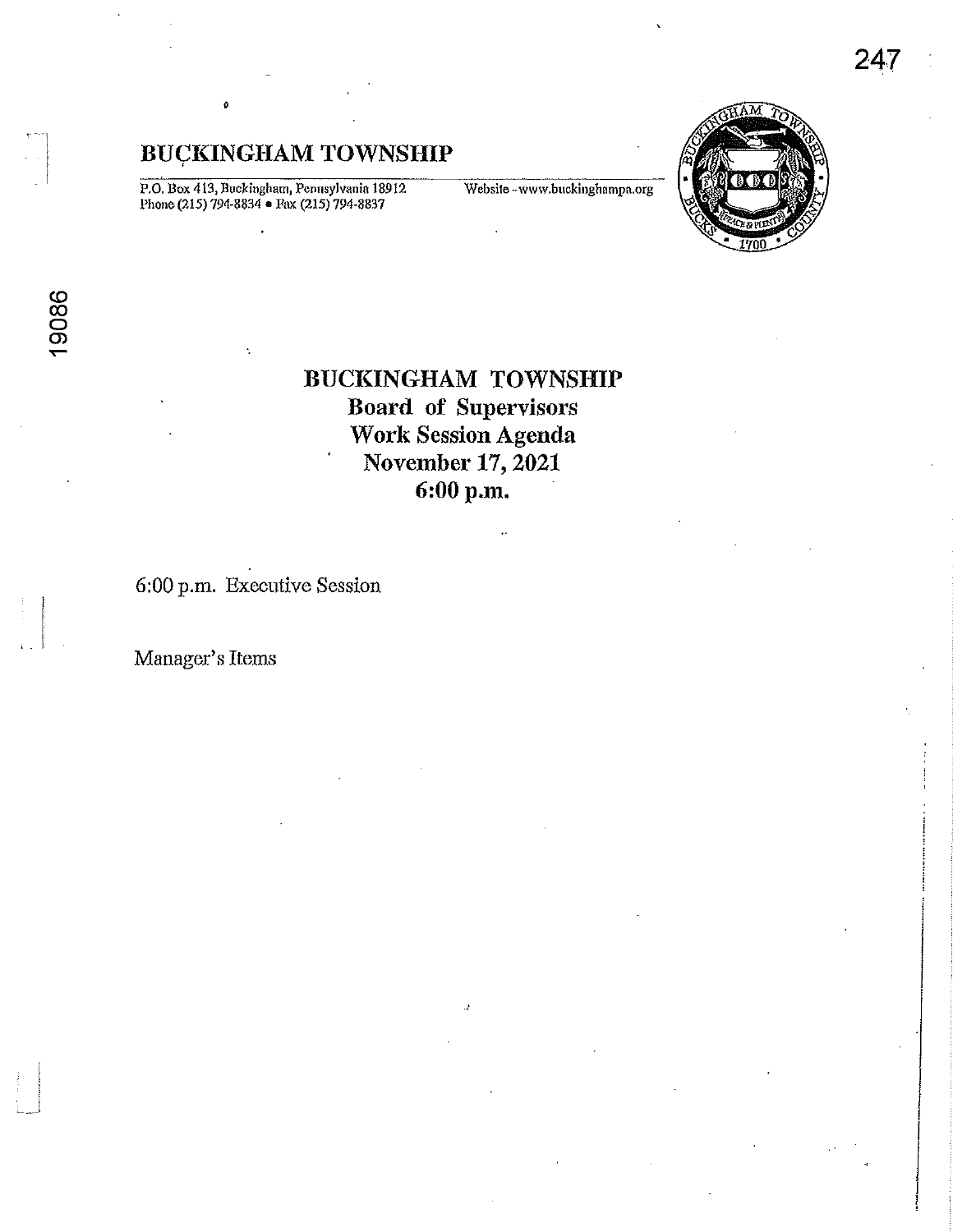# • Buckiugham Township Board of Supervisors Work Session **Minutes**

The work session of the Buckingham Township Board of Supervisors was held November 17, 2021 in the Township Building, 4613 Hughesian Drive, Buckingham, Pennsylvania.

| Present:               | <b>Jon Forest</b>       | Chairman                                |
|------------------------|-------------------------|-----------------------------------------|
|                        | Paul Calderaio          | Vice-Chairman                           |
|                        | Maggie Rash             | Member                                  |
|                        | Dana S. Cozza           | Township Manager                        |
|                        | Daniel Gray             | Township Engineer                       |
|                        | Craig A. Smith, Esquire | <b>Township Solicitor</b>               |
| Not Present: Tom Kelso |                         | Township Water/Wastewater Consultant    |
|                        | Luke Rosanova           | <b>Bucks County Planning Commission</b> |

*6:00 p.m. The Work Session commenced with executive session to discuss ongoing litigation, real estate purchase offers, and personnel matters.* 

## *7:30 p.m. The Work Session adjourned.*

*8:30 p.m. The Work Session resumed.* 

## Meeting Schedule

Mrs. Cozza noted that for the past few years, except for additional budget preparation meetings, the Board has held only one monthly meeting. She asked if they would prefer to advertise only the one monthly meeting in the year  $2022$  (the  $4<sup>th</sup>$  Wednesday), and advertise additional meetings as needed. The Board was amenable to the suggestion.

#### Holiday Celebrations

Mrs. Cozza confirmed that the annual Tree Lighting celebration is scheduled on Friday, December  $3<sup>rd</sup>$ , and will be an outdoor event.

Mrs. Cozza asked if the Board wanted to have a holiday celebration with the staff, and with COVID-19 in mind, the Board was undecided. Mrs. Cozza suggested perhaps a springtime outdoor celebration may be an alternative to consider.

#### PennDOT Bridge Bill

Mrs. Cozza said the township had received requests from the Bucks County Planning Commission and from Representative Schroeder's office to let them know of any local state bridges that are in disrepair and may qualify to be added to the list of authorized bridge projects, which is the first step towards bridge repairs or replacement.